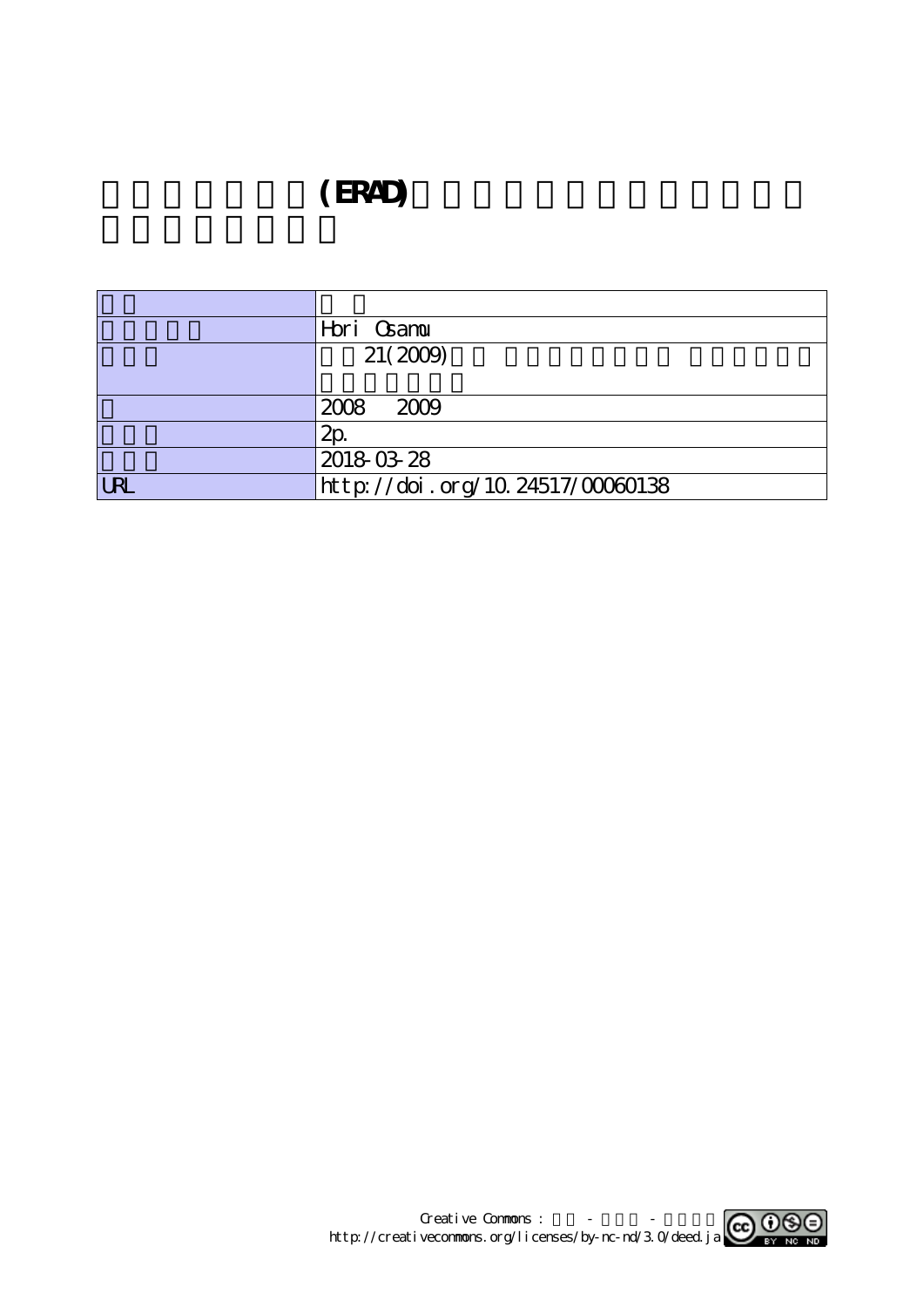| <b>Project/Area Number</b>    | 20059014                                                                                                                                                                                                                                                                                                                                                                                                                                                                                                                                                                                                                                                                                                                                                                                                                                                             | All | $\checkmark$ |  |  |
|-------------------------------|----------------------------------------------------------------------------------------------------------------------------------------------------------------------------------------------------------------------------------------------------------------------------------------------------------------------------------------------------------------------------------------------------------------------------------------------------------------------------------------------------------------------------------------------------------------------------------------------------------------------------------------------------------------------------------------------------------------------------------------------------------------------------------------------------------------------------------------------------------------------|-----|--------------|--|--|
| <b>Research Category</b>      | Grant-in-Aid for Scientific Research on Priority Areas                                                                                                                                                                                                                                                                                                                                                                                                                                                                                                                                                                                                                                                                                                                                                                                                               |     |              |  |  |
| <b>Allocation Type</b>        | Single-year Grants                                                                                                                                                                                                                                                                                                                                                                                                                                                                                                                                                                                                                                                                                                                                                                                                                                                   |     |              |  |  |
| <b>Review Section</b>         | <b>Biological Sciences</b>                                                                                                                                                                                                                                                                                                                                                                                                                                                                                                                                                                                                                                                                                                                                                                                                                                           |     |              |  |  |
| <b>Research Institution</b>   | Kanazawa University                                                                                                                                                                                                                                                                                                                                                                                                                                                                                                                                                                                                                                                                                                                                                                                                                                                  |     |              |  |  |
| <b>Principal Investigator</b> | 堀 修<br>Kanazawa University, 医学系, 教授 (60303947)                                                                                                                                                                                                                                                                                                                                                                                                                                                                                                                                                                                                                                                                                                                                                                                                                       |     |              |  |  |
| <b>Project Period (FY)</b>    | $2008 - 2009$                                                                                                                                                                                                                                                                                                                                                                                                                                                                                                                                                                                                                                                                                                                                                                                                                                                        |     |              |  |  |
| <b>Project Status</b>         | Completed (Fiscal Year 2009)                                                                                                                                                                                                                                                                                                                                                                                                                                                                                                                                                                                                                                                                                                                                                                                                                                         |     |              |  |  |
| <b>Budget Amount *help</b>    | ¥5,600,000 (Direct Cost: ¥5,600,000)<br>Fiscal Year 2009: ¥2,800,000 (Direct Cost: ¥2,800,000)<br>Fiscal Year 2008: ¥2,800,000 (Direct Cost: ¥2,800,000)                                                                                                                                                                                                                                                                                                                                                                                                                                                                                                                                                                                                                                                                                                             |     |              |  |  |
| <b>Keywords</b>               | 脳神経疾患 / 遺伝子 / ストレス                                                                                                                                                                                                                                                                                                                                                                                                                                                                                                                                                                                                                                                                                                                                                                                                                                                   |     |              |  |  |
| <b>Research Abstract</b>      | H20年度の研究から、ERAD分子Herpのノックダウン・ノックアウト細胞では野生型細胞に比べて細胞質内プロテアソーム基質でありパーキンソン病関連蛋白<br>質であるsynphilin-1及びa-synucleinの分解が促進する事、同細胞はプロテアソーム阻害剤に対して野生型細胞より耐性であることが明らかになった。H21年度<br>はそのメカニズムを解明すると共に、新たにHerpノックアウトマウスを用いて、Herpの発現がパーキンソン病モデルにおいて与える影響を検討した。<br>(1) Herp結合タンパク質の同定:免疫沈降法により、Herpと種々のタンパク質の結合について検討した。その結果、Herpはsynphilin-1及びa-synuclein、E3リ<br>ガーゼSIAHとは一過性に結合するものの、プロテアソーム自身とは結合しないことが明らかになった。また、Herpをノックアウトしてもプロテアソームの活性<br>自身は変化しなかった。これらのことから、Herpはユビキチン化のステップでsynphilin-1及びa-synucleinの分解を制御している可能性が示唆された。<br>(2) Herpノックアウト細胞を用いた検討:マウスにパーキンソン病関連神経毒MPTPを投与すると、数日以内に黒質緻密層においてドーパミン神経が変性する。<br>野生型及びHerpノックアウトマウスにMPTPを投与したところ、野生型マウスに比しHerpノックアウトマウスで神経変性が軽度であった。更に、時間経過を追<br>って検討したところ、MPTP投与後8時間から24時間の間に、Herpノックアウトマウスにおける酸化ストレス及びa-synucleinの集積が減少する事が明らかにな<br>った。これらの結果から、Herpノックアウトマウスではa-synucleinを含む酸化ストレス関連タンパク質の分解が促進し、結果として神経が保護された可能性が<br>示唆された。 |     |              |  |  |

## Report (2 results)

## 2009 [Annual Research](https://kaken.nii.ac.jp/en/report/KAKENHI-PROJECT-20059014/200590142009jisseki/) Report

2008 [Annual Research](https://kaken.nii.ac.jp/en/report/KAKENHI-PROJECT-20059014/200590142008jisseki/) Report

## Research Products (13 results)

|                                                                                                                                   |     | All | 2010            | 2009 | 2008          |  |
|-----------------------------------------------------------------------------------------------------------------------------------|-----|-----|-----------------|------|---------------|--|
|                                                                                                                                   | All |     | Journal Article |      | Presentation  |  |
| [Journal Article] A Cellular Stress Responses: cell survival and cell death                                                       |     |     |                 |      | $2010 \times$ |  |
| [Journal Article] Srinivasula SM.Cell stress and cell death                                                                       |     |     |                 |      | $2010 \times$ |  |
| [Journal Article] RAGE-mediated signaling contributes to intraneuronal transport of amyloid-beta and neuronal dysfunction.        |     |     |                 |      | $2009 \times$ |  |
| [Journal Article] Inactivation of brain mitochondrial Lon protease by peroxynitrite precedes electron transport chain dysfunction |     |     |                 |      | $2008 \sim$   |  |
| [Journal Article] A Carbazole Derivative Protects Cells Against Endoplasmic Reticulum(ER)Stress and Glutathione Depletion         |     |     |                 |      | $2008$ $\sim$ |  |
| [Presentation] NDRG2 regulates inflammatory response in astroglial cells                                                          |     |     |                 |      | $2010 \times$ |  |
| [Presentation] NDRG2によるアストロサイトの活性化制御                                                                                              |     |     |                 |      | $2009 -$      |  |
| [Presentation] 小胞体に於けるストレス制御と黒質神経細胞死                                                                                              |     |     |                 |      | $2009 \times$ |  |
| [Presentation] A Carbazole derivative protects cells against endoplasmic reticulum(ER)stress and glutathione depletion            |     |     |                 |      | $2008 \times$ |  |